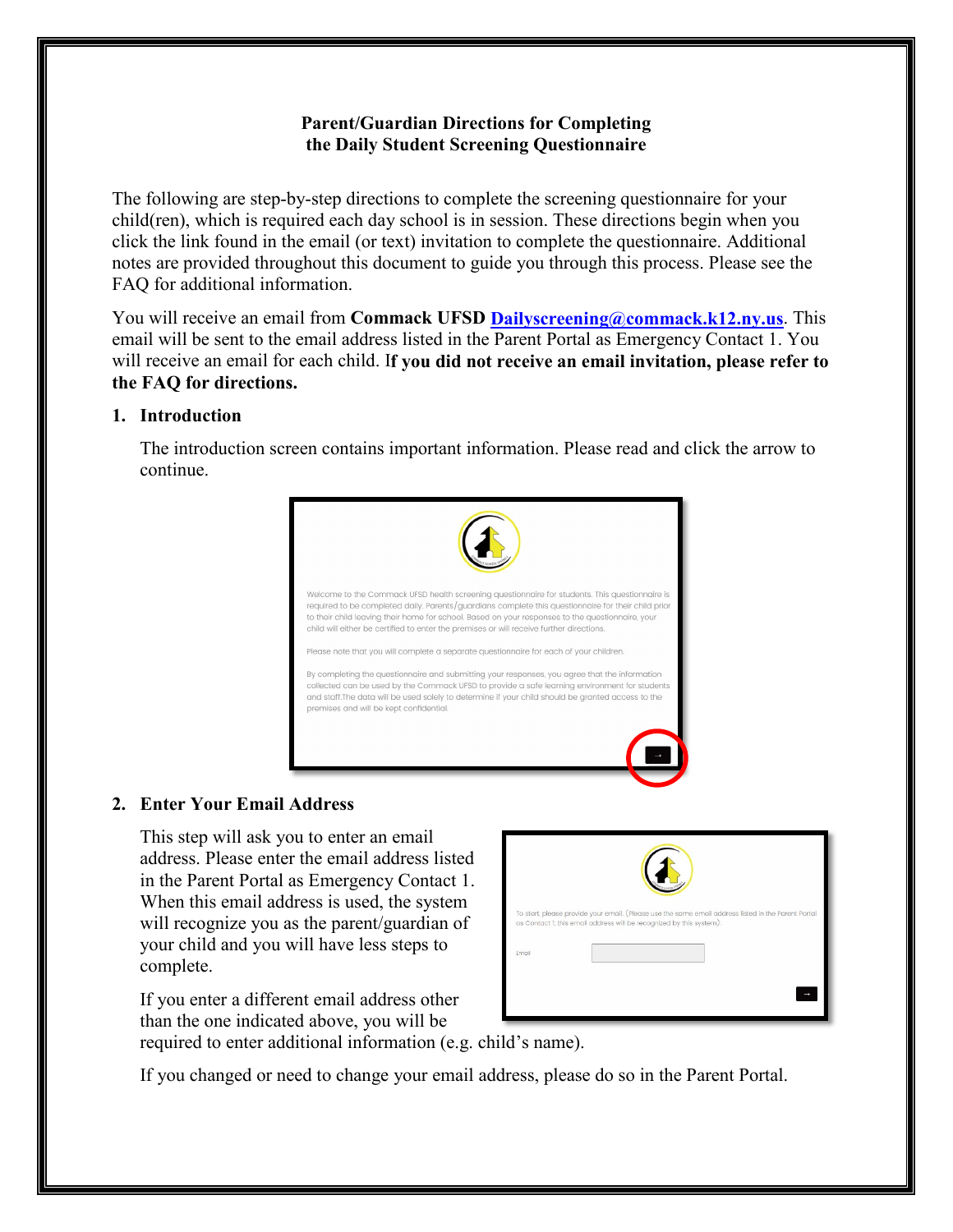#### **3. If Your Email Address Is Not Recognized**

First, please click the radio button to attest that you are the parent/guardian of the child whose first and last name you are about to enter.

Then, enter your child's first and last name.

Next, Click the arrow to continue.

Last, select your child's grade and school from the dropdown menus. Then, click the arrow to continue.

| I am:                            |                                                                     |
|----------------------------------|---------------------------------------------------------------------|
|                                  | The Parent/Guardian of the student to be named in the next question |
| Please enter the details:        |                                                                     |
|                                  | While filling this for a student, please enter the student details. |
| Student First Name               |                                                                     |
| Student Last Name                |                                                                     |
|                                  |                                                                     |
|                                  |                                                                     |
|                                  |                                                                     |
|                                  |                                                                     |
|                                  |                                                                     |
|                                  |                                                                     |
| Please select the student grade: |                                                                     |
| $_{\rm v}$                       |                                                                     |

 $\mathcal{L}_{\mathcal{F}}$ 

## **4. Text Message Opt-In/Opt-Out**

This screen will allow you to opt-in to receive text message invitations to complete the required daily screening questionnaire.

To Opt-In to receive text message invitations:

- a. Check the box
- b. Enter your phone number in the following format "1-XXX-XXX-XXXX"
- c. Click the arrow to continue

The "1" must be entered before the area code to receive text message invitations. Your number will be remembered. This question will appear each time you complete the questionnaire with your information pre-loaded. To continue to receive text message invitations, click the arrow to continue.

To Opt-Out of receiving text message notifications:

- a. Uncheck the box
- b. Click the arrow to continue

You can opt-in again at any time.

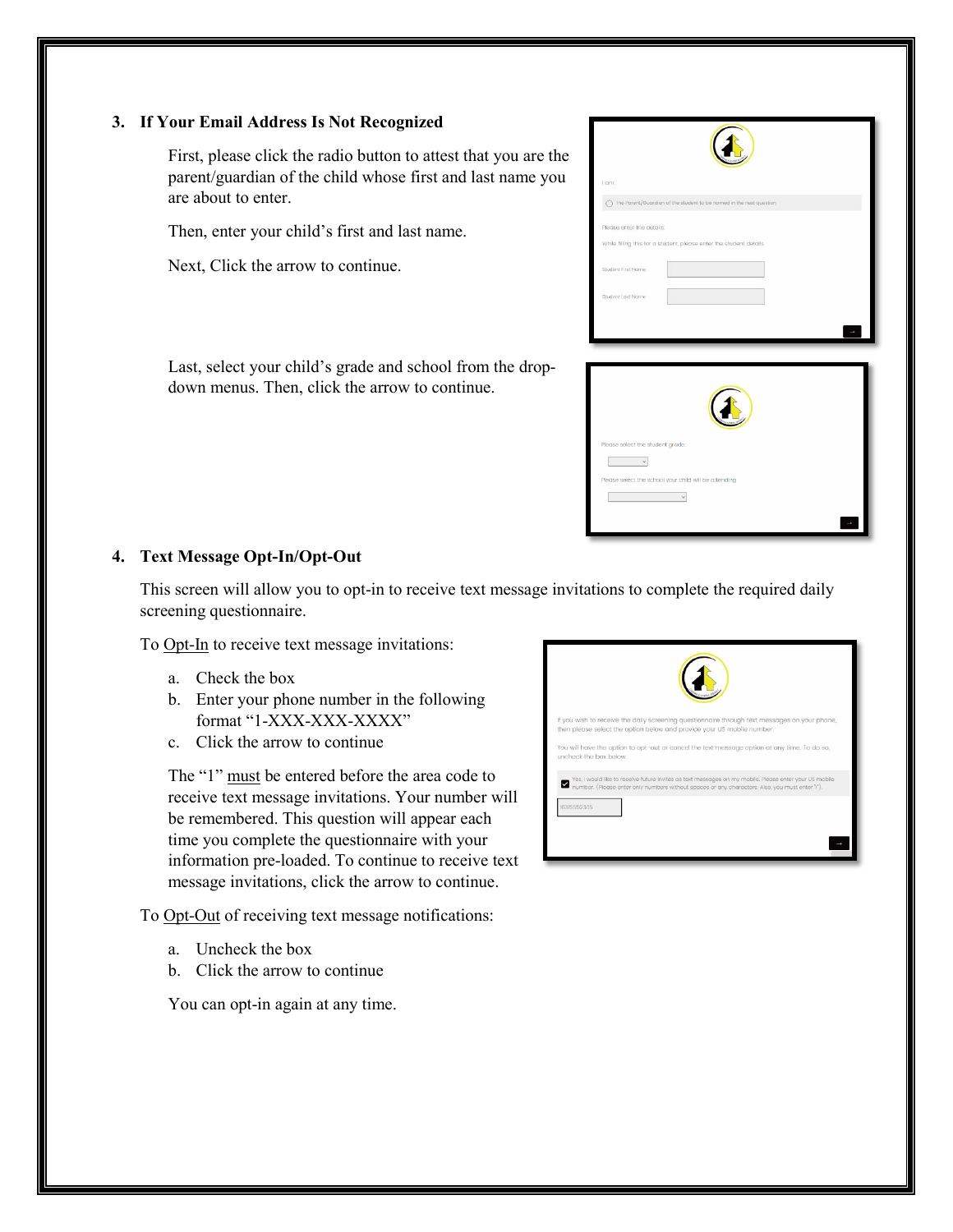### **5. Attendance**

This question identifies your child's attendance for the day. There are three options, each with a different result. Select the appropriate choice and click the arrow to continue.

| Which of the following will your child be attending today? |              |  |  |  |
|------------------------------------------------------------|--------------|--|--|--|
| In-person Instruction                                      |              |  |  |  |
| Remote Instruction                                         |              |  |  |  |
| My child will be absent from                               | instruction. |  |  |  |
|                                                            |              |  |  |  |
|                                                            |              |  |  |  |

#### • **In-Person Instruction**

- o Select this option if your child is physically attending school for in-person instruction.
- o Click the arrow to continue to next question

## • **Remote Instruction**

- o Select this option if your child is attending school in the remote setting. Meaning they are not physically attending school.
- o Click the arrow to continue to the end of the questionnaire. No further action is needed.

## • **My child will be absent from instruction**

- o Select this option if your child will be absent from in-person or remote instruction.
- o Click the arrow to continue for directions to report the absence and end of the questionnaire.

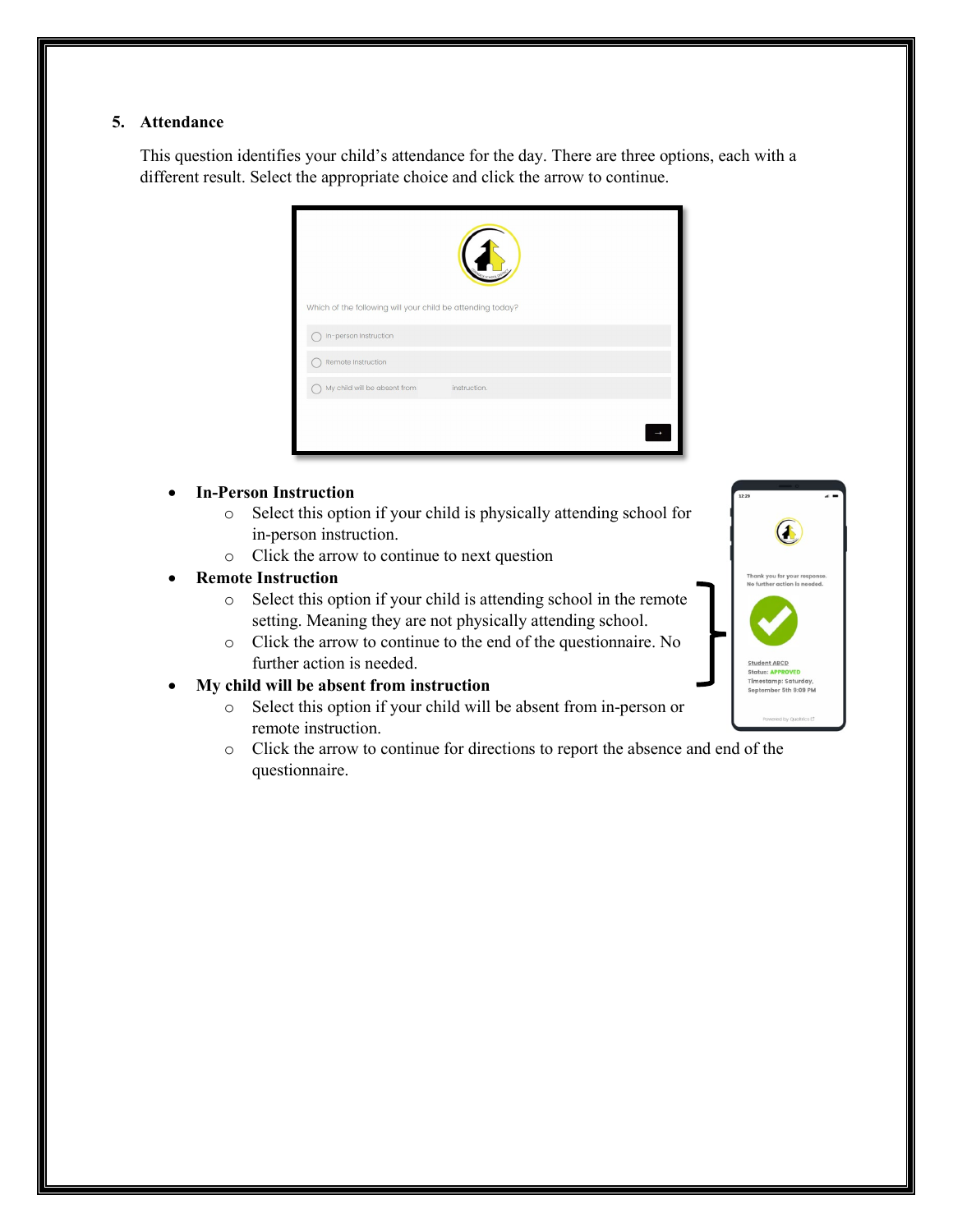## **6. Health Check Attestation**

Please read these statements carefully. For your convenience, a link to CDC website is provided should you need to review the symptoms of COVID-19 and a link to the New York State Department of Health website is provided should you need to view information about to the NYS Travel Advisory.

If you can attest that a statement is accurate for your child, check the box.

- All boxes checked: Your child will be certified to attend in-person instruction at school. You will be brought to an approval screen at the end of the questionnaire. You will receive an email with this approval. Please retain this email.
- At least one box **NOT** checked: Your child will NOT be certified to attend inperson instruction at school. You will be brought to a screen that asks you to keep your child home and to seek the guidance of your health care provider. You will receive an email with this notification. Please retain this email.

*If you received this message because you completed this question in error, please refer to the FAQ for directions.*

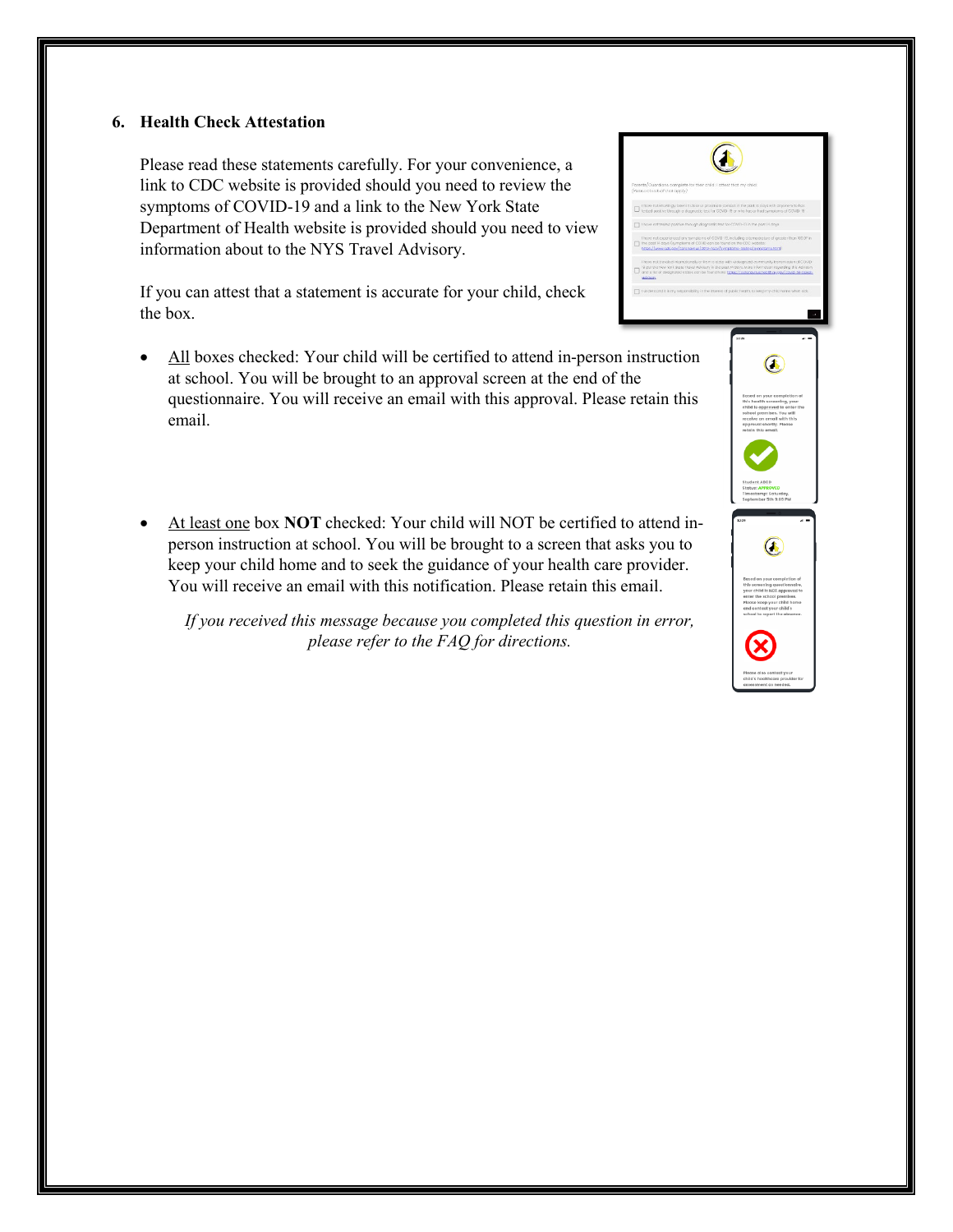#### **Screening Questionnaire: Frequently-Asked-Questions**

#### *When do I need to start completing the screening questionnaire?*

Parents/guardians will start to receive the email invitation to complete the screening questionnaire for their child(ren) on Thursday, September 10.

Between September 10 and September 11, this invitation is being sent for a two-day testing and troubleshooting period. Parents/guardians should use this time to ensure that they are receiving the invitation and having no issues with completing the screening questionnaire for all their children. During this time, please complete the questionnaire as if it were an actual school day.

The screening questionnaire becomes an active tool for certifying students to enter the school building on Monday, September 14.

#### *How do I complete this screening questionnaire for my child(ren)?*

Each day the screening questionnaire will be sent to you via email. This invitation will be sent to the email address listed as Emergency Contact 1 in the Parent Portal and will be sent to you from "COMMACK UFSD" - [dailyscreening@commack.k12.ny.us.](mailto:dailyscreening@commack.k12.ny.us) If you have more than one schoolaged children, you will receive a separate email for each child.

You can also opt-in to receive this questionnaire via text message (more info below).

## *What do I do if I do not receive an email invitation but need to complete the questionnaire for my child?*

Please follow these steps:

- First, check your junk/spam/clutter inbox. It is likely that the invitation was sent to one of these mailboxes if it cannot be found in your inbox.
- Second, contact the IT Office at 631-912-2029 to report that you are not receiving the invitation via email.
- Third, visit the District website to complete the questionnaire via the unassigned link (meaning it is not linked to your email). You may use this link on a temporary basis while your account is being fixed. Please do not use this temporary fix as a permanent solution.

#### *How can I opt-in to receive text message invitations to complete the screening?*

The first time you complete the screening questionnaire you will receive an email invitation to your email address. Within the questionnaire, you will be asked if you want to opt-in to receiving text message invitations.

To opt-in, check the box and enter your mobile number (1-xxx-xxx-xxxx).

- If you do not wish to receive text message invitations, leave the box unchecked and continue with the questionnaire.
- If you later decide you no longer want to receive text message notifications, uncheck the box and continue with the questionnaire.

The next day, you should receive a text message invite. If you do not, double-check to make sure you placed the "1" before your number.

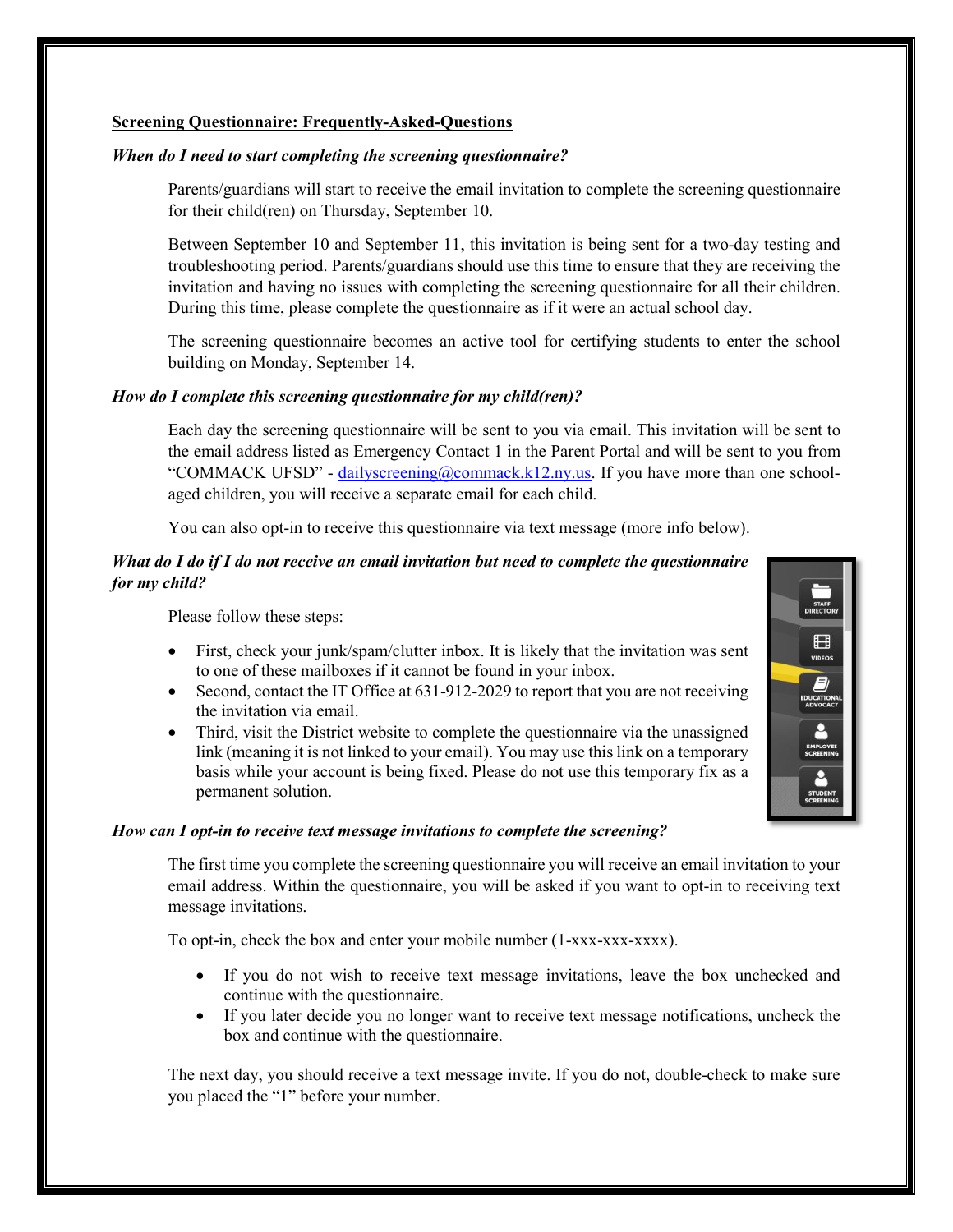#### *I completed the questionnaire and my child was certified to attend school, what happens now?*

Your child has been certified to enter the school building and attend school. Your child can ride the bus to school or be driven by their parent/guardian.

You will also receive an email with this certification. Please retain this email for future reference.

### *I completed the questionnaire and my child was not approved to attend school, what happens now?*

Based on your responses to the screening questionnaire, your child has not been certified to enter the school building. The system will automatically notify the school. However, please contact the main office of your child's school as well and as soon as possible.

You will also receive an email with this "not certified" status. Please retain this email for future reference.

#### *What happens if I select "My child will be absent from instruction?"*

Within the question regarding your child's attendance, if you select the above option you are indicating that your child will be absent for school. This could be for any reason, including but not limited to, your child being ill, doctor's appointment, etc.

If you select this option, please report your child's absence as you normally would. In turn, your child's school will handle the absence as it normally would.

#### *What if I click the wrong button in error and my child is not approved to enter the school?*

The questionnaire can only be completed once per day. Therefore, if you completed the questionnaire in error please immediately contact your child's school. Your child's record will then be updated and your child will be certified to attend school.

## *What time will I receive the invitation to complete the questionnaire? Will the system send a reminder?*

The first invitation of the day is sent at 6:15a.m. This invitation will go out by email and, if optedin, text message. The system will automatically send a reminder email/text at 7:15a.m. and the last at 8:15a.m.

## *I completed the questionnaire via the email invitation before 7:15a.m. but received the reminder via text. Is that supposed to happen?*

Yes, this is a limitation of the system. If you completed the questionnaire via the email invitation and opted-in to the text messages, you will receive a reminder via text although you completed the questionnaire via email. That being said, you can only complete the questionnaire once per day and if you click the reminder link, you will be unable to complete the questionnaire because you already did so.

Please know that will also happen with the reverse (completed by text invitation before 7:15a.m., you will receive the email reminder).

## *I received an invitation to complete the screening questionnaire on a weekday in which schools are closed (e.g. Labor Day, Election Day, Winter Recess), what do I do?*